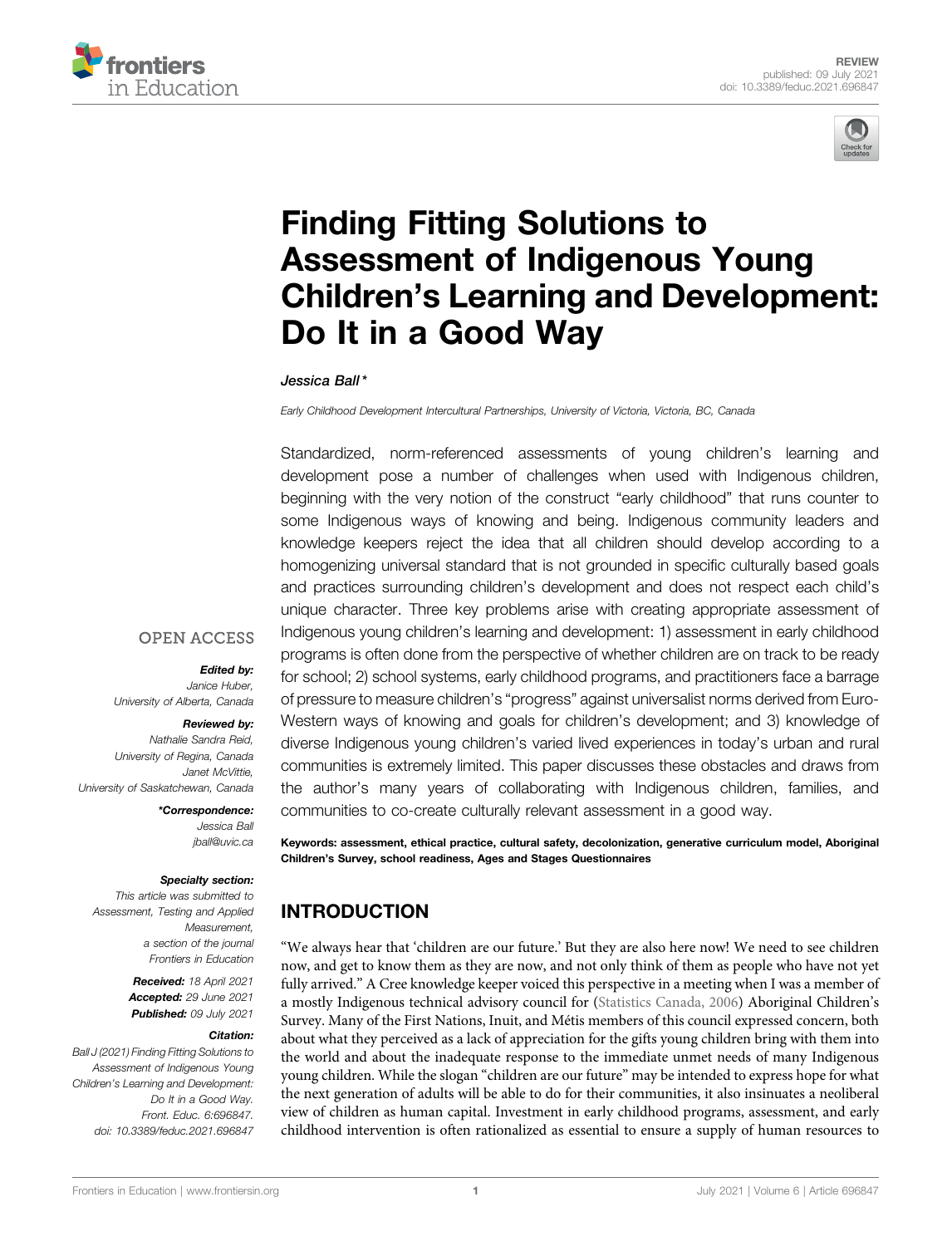meet future market demands while also growing the middle class because their consumer needs fuel our capitalist economy.

When I codirected an early childhood educator diploma program in partnership with ten culturally distinct groups of First Nations in Canada, we used a generative curriculum model in which local cultural knowledge keepers contributed half the curriculum of the 20 courses while university professors contributed the other half [\(Ball, 2003](#page-8-1); [Ball and Pence, 2006\)](#page-8-2). Elders of the Meadow Lake Tribal Council began by questioning the very construct of early childhood, asking why non-Indigenous theories of development as well as training, education, and service programs divide childhood into segments: early childhood, middle childhood, adolescence. They perceived continuity across the years before adulthood and wondered what is gained and lost by fragmenting children's lives into a series of seemingly arbitrary periods, just as they argued against separating children by age in early childhood programs.

The way the lifespan is segmented according to age and expected roles is not innocuous—it gives rise to a prescribed set of expectations and responses based on children's ages, which are then inscribed in parent education, educator training, and ways that specialists make meaning of their observations during an assessment. For example, "young children" are expected to learn through play until they are six. "School-aged children" are required to learn through sitting for long periods following instructions and listening to others; they are no longer in "early childhood" and their behaviors should show they are "school ready." In North America, professional education for schoolteachers is completely different than professional education for early childhood educators. School teachers are expected to be able to teach any grade level from kindergarten to grade six (and to grade twelve in some provinces and territories), because children in those grades are "school aged." School teachers are also paid and valued significantly more than early childhood educators. There is a guaranteed publicly funded space in school for every school-aged child in North America, whereas spaces in early learning programs for "young children" are catch-as-catchcan. Young children are not yet valued as citizens of today; they are only citizens in waiting: waiting to be six, waiting to be the future.

Indigenous knowledge keepers often express concern about the apparent lack of valuing of childhood as a special, even sacred time of life that is "for itself," when children explore their connection to the world, including the spirit world ([Ball,](#page-8-3) [2012](#page-8-3)). If educators focus on these first years of life as being mainly about getting ready for the next years of life, we miss the preciousness of each breathing moment. Indigenous colleagues insist that when children go to school, this should be a time to explore and develop one's gifts, not only a training ground for postsecondary education or employment. Indigenous scholar [Cajete \(2000,](#page-8-4) p. 183) explains: "There is a shared body of understanding among many Indigenous peoples that education is really about helping an individual find his or her face, which means finding out who you are, where you come from, and your unique character." What might shift if childhood were imagined as a time of being children and not only as a time of becoming adults?

In another First Nations partnership for community-based delivery of the early childhood diploma program, local community knowledge keepers asked why we have words for developmental lag or décalage to describe children as developing "on time" in some domains and being delayed, according to age norms, in other domains. They perceived a problem-generating insistence on sameness: that ideally, all children should develop evenly across all domains according to a homogenizing universal standard. They argued that we create worry for parents and undue fuss in public health, child protection services, or early childhood programs about children who show variation in developing competencies across domains. An Elder-inresidence at an urban Indigenous child care program on Vancouver Island put it this way: "If they're just a little behind with this or that skill, give them time. They'll catch up. Maybe their mind is busy thinking through something else they are experiencing." The Indigenous program staff agreed that, essentially, if a child is really behind in everything, then they need to do something more for that child. But too much surveillance and comparison with everyone else can create problems where there aren't any. As [the Step By Step Child and Family Center](#page-8-5) [\(2015\)](#page-8-5) of Kahnawake Mohawk Territory said: "The use of standardized assessments presents a number of unique challenges most especially to our belief and that of many Indigenous people that formal tests which carve children into developmental pieces or domains do not reflect our world view and are fundamentally not helpful" (p. 2). For me, these conversations stimulated my thinking about assessment as a form of colonial surveillance. It can reinscribe a dominant societal expectation that children will develop according to a script that is assumed to be universal, crushing sources of variation that may come from within a child or signify their enculturation with a particular language, cultural, family, and community ecosystem.

The problem-generating results of typical assessment with many Indigenous children are all too obvious. Large numbers of Indigenous children are diagnosed with various developmental delays and pathologies by the time they start school. Some assessment findings, such as the high prevalence of otitis media and resulting speech deficits in First Nations and Inuit children, are indicators of poverty, with its attendant crowded, poor-quality housing, indoor air pollution, low food security, and low access to quality health care. Yet assessment rarely identifies the primary problems as exogenous to the child or their caregivers. Assessment is focused on the child, and it is assumed that pathology exists within the child, not in federal government policies that fail to honor age-old agreements with First Nations or Inuit people, or in community leadership that privileges some families over others when distributing grants for home repairs. The child is seen as deficient and the primary caregivers are charged with the responsibility to access remedial services. Sometimes the real or perceived threat of the child being taken into government care is the punitive incentive for caregivers to comply with recommendations from assessments that use universalized developmental norms and see the individual child as the only relevant focus of assessment and target of remediation.

In many settings, educational psychologists and clinical ancillary service professionals such as speech-language pathologists visit Indigenous preschools, schools, or communities and diagnose many children as having special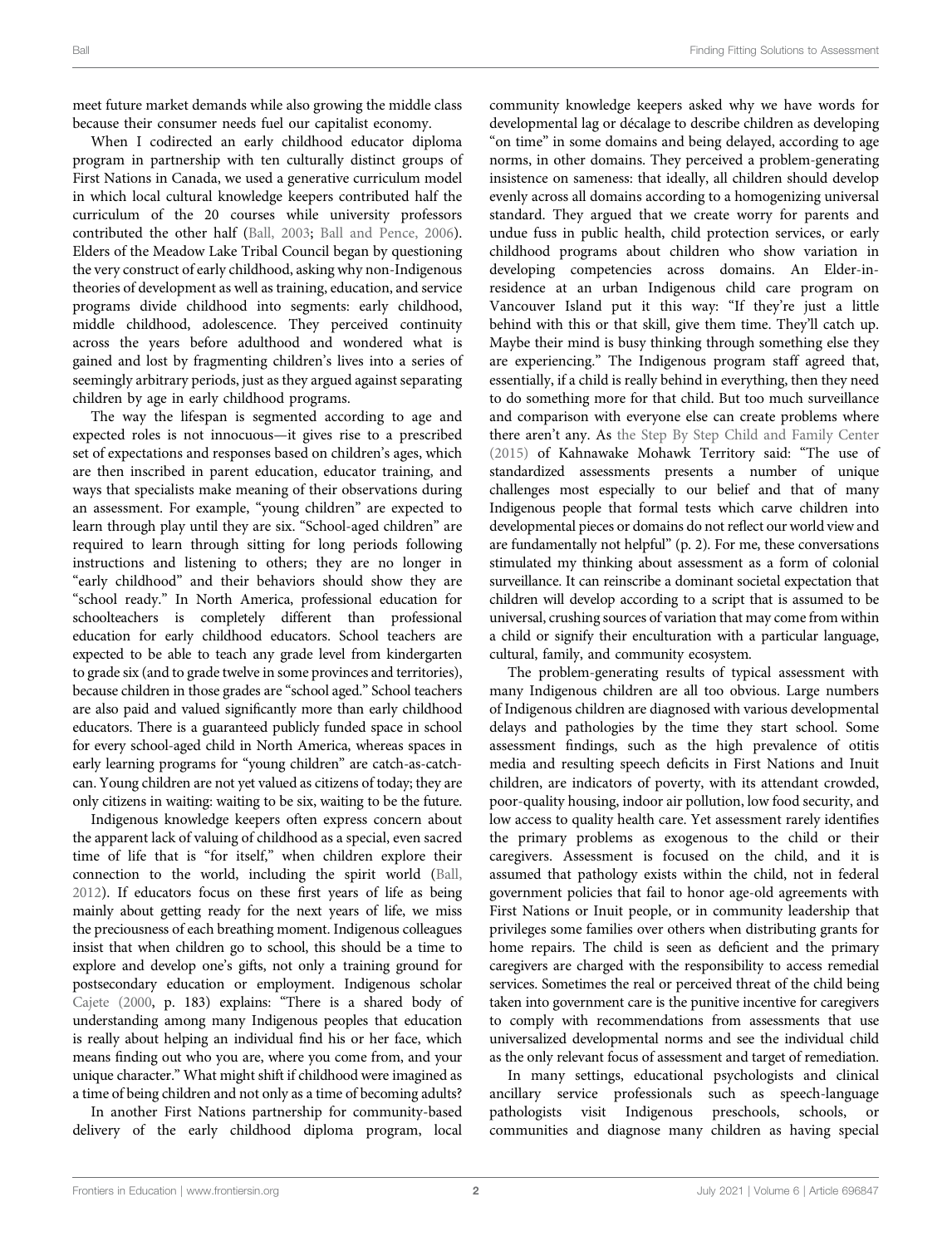needs. An aware professional knows that it could be years before services will actually be provided to any of those children. Community members often grieve this seemingly mindless, damaging, fly-by service. Clinical ancillary services for First Nations children living in land-based communities (on reserve) are not funded by the federal government. This often drives Indigenous parents to establish temporary residence off reserve to access services for their child. However, in urban settings, Indigenous and non-Indigenous children alike often languish for years on wait lists for remedial services for learning disabilities, speech-language therapy, and other supports. Funding gaps for assessment and services for children with special needs have been alleviated to some extent as a result of Jordan's Principle, which requires the federal government to cover costs of necessary health interventions and supports and determine provincial fiduciary responsibilities only after health care has been provided ([Government of Canada, 2021\)](#page-8-6). However, despite the central tenet of Jordan's Principle, federal and provincial bodies continue to engage in adversarial legal and policy techniques to delay its implementation ([Johnson, 2015;](#page-8-7) [Blackstock, 2016](#page-8-8)).

Many children have development delays or challenges that are due to the family's lack of resources or understanding of how to access programs that could support their parenting. This obstacle could potentially be alleviated by employing a navigator to advocate for children or their families and to help them access needed resources and services [\(Anderson and Larke, 2009\)](#page-8-9). Some children lack certain kinds of stimulation or experiences that could be addressed by early childhood educators who live and work in the community. Further, when results of assessment are communicated to parents, community leaders, government agencies (and too often to local news media), the whole community may be left feeling shamed and worried for their children and second-guessing their parenting skills, with no resources or supports to provide anything different [\(Ball and](#page-8-10) [Lemare, 2011](#page-8-10)). A guiding principle of culturally safe practice is to have a positive purpose and to make it matter ([Ball and Beazley,](#page-8-11) [2017](#page-8-11)). Yet assessment is often done because it is mandated or seems, mindlessly, like a first step. The next steps that might result in a substantive, positive outcome that matters for the child are often not thought out, and if they were, a significant portion of the funds spent on assessment would be diverted to strengthening community-based capacity to improve the quality of life for Indigenous children in communities ([Ball and Simpkins, 2004\)](#page-8-12). With increased access to continuing professional education, early childhood educators could provide targeted stimulation, speech and language facilitation, and other development supports to all children in a community ([Ball, 2009;](#page-8-13) [Ball and Lewis, 2014\)](#page-8-14).

I believe that we have a hard time arriving at new ways to think about assessment of Indigenous young children's learning and development for three reasons. First, assessment in early childhood programs is often done from the perspective of whether children are on track to be ready for school. Second, school systems, early childhood programs, and practitioners face a barrage of pressure, mostly from public bureaucratic drivers (though sometimes from parents) to measure children's "progress" against universalist norms. Additionally, assessment remains very much a Euro-Western technology embedded within

a worldview that implicitly or explicitly assumes that "West is best." Most professional education programs have yet to decolonize and therefore typically transmit Euro-Western values, ways of knowing, goals for children's development, norms, technologies, and tools to generations of early childhood practitioners and clinical specialists. Third, we do not actually have much intimate knowledge or insight about diverse Indigenous young children's varied lived experiences in today's urban and rural communities. I address each of these obstacles below and then discuss lessons learned in my many years of research with Indigenous children, families, and communities to cocreate culturally relevant assessment in a good way.

### ASSESSMENT IN SERVICE OF SCHOOL **READINESS**

Important gains have been made to increase access to early childhood care and development programs in the past two decades. However, despite rhetoric about play-based, responsive, child-centered approaches, the construct of school readiness has become allconsuming, including in assessment practices. Child-centered approaches seek to understand and respond to children's interests, needs, gifts, and diverse culturally based family goals for children's development. The school readiness construct may initially have been informed by studies about how parents and programs can promote self-regulation in the early years so that children are ready to focus their attention for extended periods, tolerate frustration when faced with increasingly complex tasks, and cooperate with others ([Shanker](#page-8-15) [and Hoffman, 2015](#page-8-15)). However, the construct has become distorted and has led to an imbalance whereby early childhood programs and assessments focus excessively on emerging academic skills ([Ashton,](#page-8-16) [2014](#page-8-16)). Governments and public schools often invoke the readiness concept to drive the literacy and numeracy goals of primary schooling down into senior and junior kindergarten and on into preschools and into the minds of parents. Consequently, parents the world over are increasingly demanding early literacy and propelled numeracy training as the focal point of nursery and preschool programs [\(Mahmood, 2013](#page-8-17)). Export of North America's preoccupation with school readiness to the Global South can be seen as a continuation of Euro-Western colonialism and ethnocentrism. At the same time, the singular emphasis on getting children ready for school is a signifier of neoliberalism, expecting sameness for all six-year-olds as they enter standardized schooling, with tracked progress on work-readiness skills through frequent standardized testing.

# UNIVERSALIST NORMS DO NOT MEET THE NEEDS OF INDIGENOUS CHILDREN

Standardized tools for monitoring development, screening for development risk, and assessing atypical development have been developed and normed on a general population of children. These tools do not account for contextual and cultural differences in children's experiences or the use of nonstandard varieties of English or French, as is common in Indigenous communities [\(Ball and Bernhardt, 2008](#page-8-18)). They are typically administered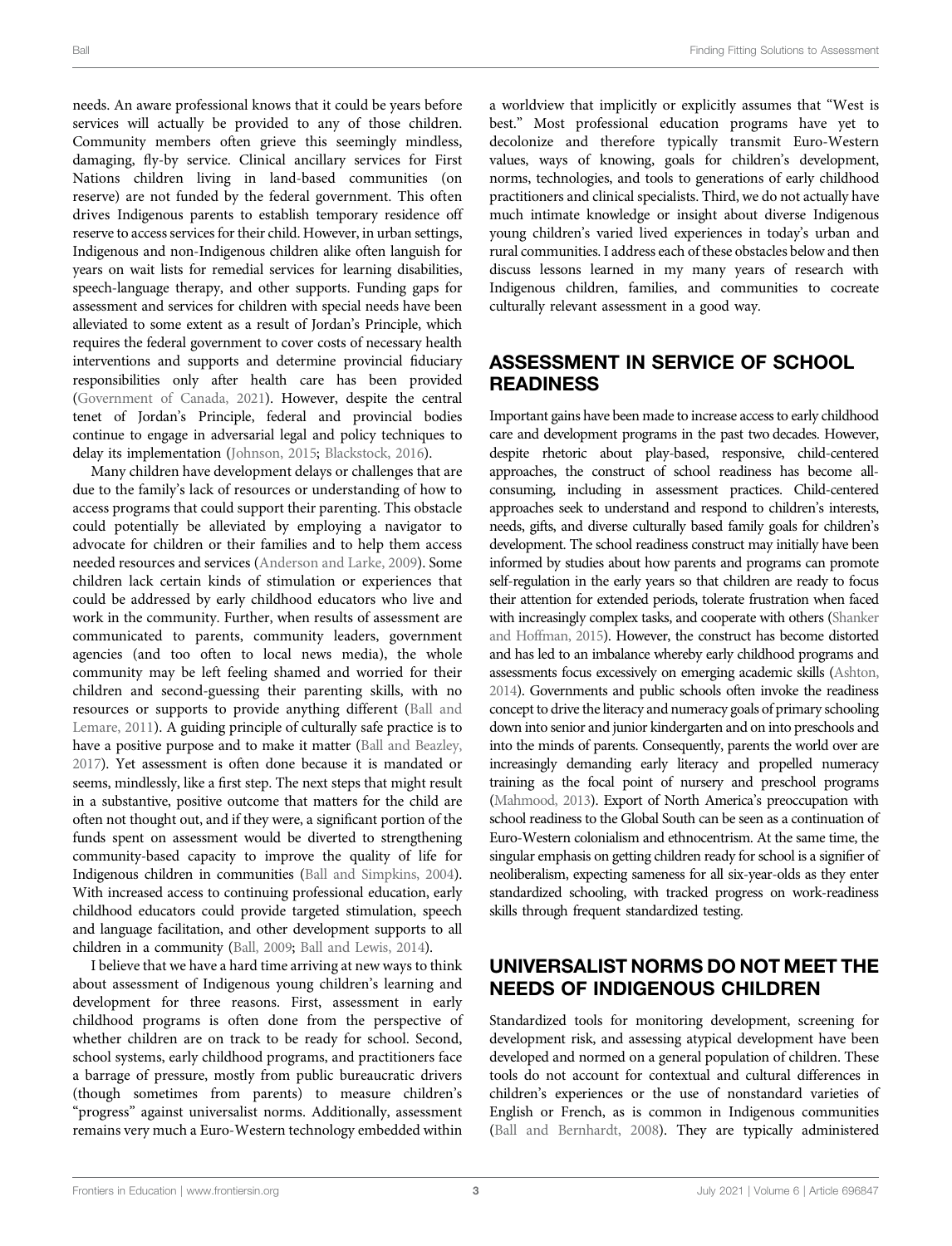by people the children are unfamiliar with and whose culturally based behaviors and variant of English or French may be unfamiliar to the child and vice versa. Many Indigenous organizations insist that available tools do not provide an authentic representation of what children know and can do and that there are strengths that derive from being raised in an Indigenous family that are not tapped by tools developed by non-Indigenous researchers and standardized with reference to non-Indigenous children's developmental trajectories.

The demand that early childhood educators, teachers, and allied professionals use standardized assessment tools is thus part of a neoliberal regime that aims to move all children forward in lock-step progression with universalized Euro-Western norms of development. Those whose developmental progression deviates or whose families disagree with the hegemonic education paradigm on offer become further marginalized. Young Indigenous children and their families and communities are poorly served by neoliberal education that values uniform progression towards outcomes valued by neoliberal elites that dominate decision making about public and private investment in education. Universalism is functionally indistinguishable from monoculturalism. Despite performative displays intended to convey an embrace of multiculturalism, early childhood education and public schooling increasingly ignore the many ways in which children vary and the sources of diversity that often reside in children's home cultures and daily experiences in their families and communities. A just future depends on this diversity. Combined with the continuous erosion of biodiversity, failing to protect human diversity in ways of knowing, doing, and being puts us in double peril.

### KNOWLEDGE OF INDIGENOUS CHILDHOODS IS EXTREMELY LACKING

A barrier to relevant, authentic, and holistic assessment of Indigenous children is that those who are typically responsible for conducting assessments are trying to assess what they do not know: Indigenous childhood. While there are growing retrospective accounts of Indigenous childhoods in published autobiographies by Indigenous adults, times have changed in most Indigenous families and communities. There are few authentic, detailed accounts of childhood as it is experienced in today's altered environments, communities, media, preschools, and primary schools. Studies are needed that ask Indigenous children to describe their everyday lives, how they learn about the world immediately around and beyond them, what gives them joy, what they experience in formal learning environments such as nurseries, preschools, kindergartens, and primary schools, what they learned recently and how they learned it, and what gives them confidence in themselves as capable learners, knowers, and doers.

## MAKING IT OUR OWN

An abiding wish of many Indigenous communities and organizations is to create even one, or a plethora, of assessment tools that are tailor made for Indigenous children, or specifically for First Nations, Inuit, and Métis children. Soon after I moved back to Canada in 1995 after nearly 20 years away, I got a call from a First Nations organization asking if I would assist in this endeavor (and even today, these calls keep coming). Around 1998, Health Canada and the Public Health Agency of Canada began to plan the first evaluation of Aboriginal Head Start, and discussions were convened to explore "Aboriginalspecific tools" for measuring Aboriginal children's social and cognitive development. Instead of creating new tools, early evaluations of Aboriginal Head Start used a collection of existing tools, including the Work Sampling System ([Meisels](#page-8-19) [et al., 2019\)](#page-8-19), which generated copious qualitative data collected in various ways at different program sites, yielding an almost unwieldy volume of verbal data. There were many challenges with this foray into evaluating an Aboriginal-specific initiative in ways that adequately represented the community-specific, culturally diverse ways that the program was implemented across the country. No existing standardized tools or set of tools seemed to fit the widely varying program participants and circumstances.

Soon after the first evaluations of Aboriginal Head Start, Statistics Canada sought to conduct an inaugural national study of Aboriginal young children's living conditions, wellness, and development. They gathered a technical advisory group composed of mostly Indigenous leaders in the early childhood sector (I was honored to be included as a non-Indigenous ally). Statistics Canada asked the group to consider the plethora of standardized parent-report tools for surveying early childhood development. The group rejected all the standardized tools used in other national studies of Canadian children and youth in which Indigenous children were not purposively sampled, including the National Longitudinal Study of Children and Youth ([Statistics Canada and Human](#page-8-20) [Resources Development Canada, 2010\)](#page-8-20) and Understanding the Early Years ([Government of Canada, 2011](#page-8-21)). The group wanted a survey that was unique to Indigenous children. Our motive was to create a survey tool that would reflect dimensions of children's experience and parents' goals for children that were important to Indigenous people. We also wanted to avoid unwanted one-toone comparisons between findings about Indigenous and non-Indigenous children. Generating the Aboriginal Children's Survey was an intensive three-year process. An initial draft survey took 8 h for a parent to answer. It included questions about experiences in the bush, collecting wild bird eggs and berries, drying fish and meat, attending potlaches or participating in ceremonies, living on the land, and learning from one's elders. The survey was eventually pared down to 180 survey questions about Indigenous children's early development and their social and living conditions. The survey was administered orally by Indigenous interviewers in Indigenous languages during visits with Indigenous parents, including about 17,000 First Nations children living off reserve and Métis and Inuit children across the country. This data collection exercise has generated a number of useful publications (e.g., [Findlay and](#page-8-22) [Kohen, 2012,](#page-8-22) [Findlay and Kohen, 2013](#page-8-23)). The survey was not repeated every five years as planned, mainly due to the cancellation of the long form of the census under Stephen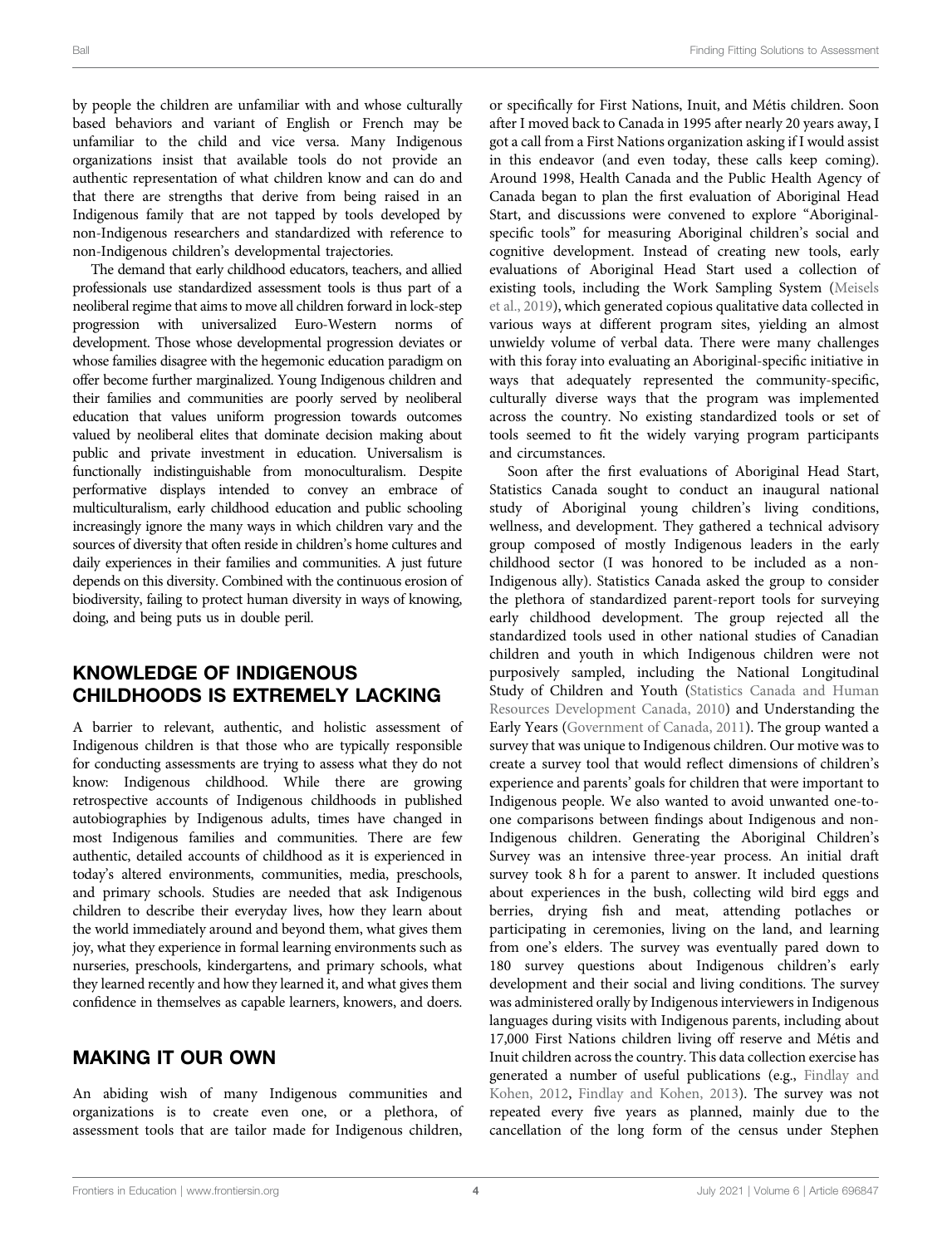Harper's Conservative government, which prevents creation of a representative sampling frame. Interestingly, throughout the years of deliberation about what questions to include, the technical advisory group members recognized that the tremendous diversity of childhood environments, conditions, and experiences across more than 1,000 Indigenous communities in Canada meant that the uniqueness of Indigenous childhoods could not be accessed and understood through a pan-Canadian survey tool. The resulting Aboriginal Children's Survey contained many of the same development milestones found in surveys or assessment tools developed for non-Indigenous children, such as milestones in gross motor, oral language, social-emotional development, and self-regulation. Still, this was the only instance up to that time of Statistics Canada engaging a technical advisory group composed of civil society leaders who were mostly First Nations, Inuit, and Métis scholars and directors of Indigenous organizations, and the group successfully worked with Statistics Canada to produce a survey that represented Indigenous interests about Indigenous children's wellness and development.

Around the same time as the Aboriginal Children's Survey, in 2007, the Step By Step Child and Family Center (SBSCFC) in Kahnawake Mohawk Territory in Quebec explored the question of whether the standardized and widely used Ages and Stages Questionnaire (ASQ; [Squires and Bricker, 2009](#page-8-24)) was culturally appropriate, whether an "Aboriginal-specific" tool should be created, or whether the ASQ should be adapted to ensure cultural relevance.<sup>1</sup> They wanted a clear picture of the development of each child in their preschool program so they could provide early intervention supports if needed. In a gathering held in Kahnawake in 2010 in which I was fortunate to participate, there was consensus that tools and programs must reflect the unique cultures and linguistic richness of each Indigenous community. We debated whether a new Indigenous ASQ should be created that would include things that Indigenous children learn, including knowledge and skills for living on the land, that non-Indigenous children often do not learn. We debated whether data should be collected to establish developmental norms for Indigenous children so that interpretation of a completed ASQ would be based on understanding what is typical for Indigenous children and not necessarily what is typical for non-Indigenous children. Reluctantly, the group concluded that "given the cultural diversity to be found within the over 650 Indigenous communities in Canada speaking over 50 different languages, the prospect of developing one tool to fit all seems unattainable and, more importantly, ill-advised" (SBSCFC, p. 2). This conclusion contradicted the recommendations of the concurrent, Indigenous-authored Maternal and Child Health

Screening Tool Program ([Dion-Stout and Jodoin, 2006](#page-8-25)), which called for Indigenous-led and Indigenous-specific assessment tool construction so that particular learning domains important to Indigenous communities would be included and the tool would be acceptable to Indigenous people. Thus, it was a difficult decision not to form a coalition to advocate for and possibly lead a study to design a tool by and for Indigenous people. The tremendous diversity among Indigenous people in terms of cultures, contexts, and goals for children's development was also the major challenge encountered in constructing a single survey tool for the national Aboriginal Children's Survey described earlier. However, one of the originators of the ASQ, Diane Bricker, participated in our meeting and clarified that, while the intention of each item on the ASQ should remain constant, the details of each item can be adapted to ensure relevance and meaning based on the particular cultural experience of the child. For example, if a child is learning to eat with a spoon rather than a fork, it is acceptable to reflect this in the question. If it is not acceptable for children to be given a mirror to see themselves, another question could be asked that assesses the development of a sense of having a distinctive appearance from other people. In my own study, described subsequently, First Nations in British Columbia (BC) described how they frequently make these kinds of small adaptations to ensure cultural relevance.

The most valuable outcome of the Kahnawake project was the creation of guiding principles for using the ASQ in culturally appropriate ways, encapsulated in the beautifully articulated document "Finding Our Own Way" ([SBSCFC, 2015](#page-8-5)). These principles include 1) making it your own: create a community-based process; 2) involve the broader community; 3) take a capacity-building view; 4) engage the family; 5) provide service worker orientation and training; and 6) review your practice. The guidelines conclude with advice that exhorts those doing assessment to make an effort to really see the Indigenous child: "Any community-based process of screening and assessment must be balanced by a view of discovering both challenges and capabilities. We must celebrate the gifts and respect the differences which are unique to every child and family, and we must have the courage to continue to advocate for the recognition of the critical role Indigenous cultural values and beliefs have in the development of a vibrant, meaningful, pedagogically sound and sustainable educational system for our children" ([SBSCFC, 2015,](#page-8-5) p. 13).

# MULTIPLE VANTAGE POINTS ON CHILDREN'S DEVELOPMENT

No assessment should depend on a single source of information, whether this is a tool or a parent interview or observation by a practitioner. Good assessment incorporates multiple sources of information, including observations of strengths and challenges that may reflect the child's cultural context. The persisting concern in Indigenous programs about whether standardized assessment tools can adequately represent Indigenous children's strengths and difficulties has prompted many Indigenous practitioners to create their own checklists, to hone their observational skills, and to

<sup>&</sup>lt;sup>1</sup>The Ages and Stages Questionnaire (ASQ) is a parent-completed screening tool composed of 19 age-specific questionnaires, with six questions in each of five developmental domains: communication, gross motor, fine motor, problem solving, and personal and social abilities. Recent studies have shown that it is a valid and useful tool for First Nations children. Item content can be adapted to make it relevant to the culture and lifestyle of local children without reducing the validity of the ASQ.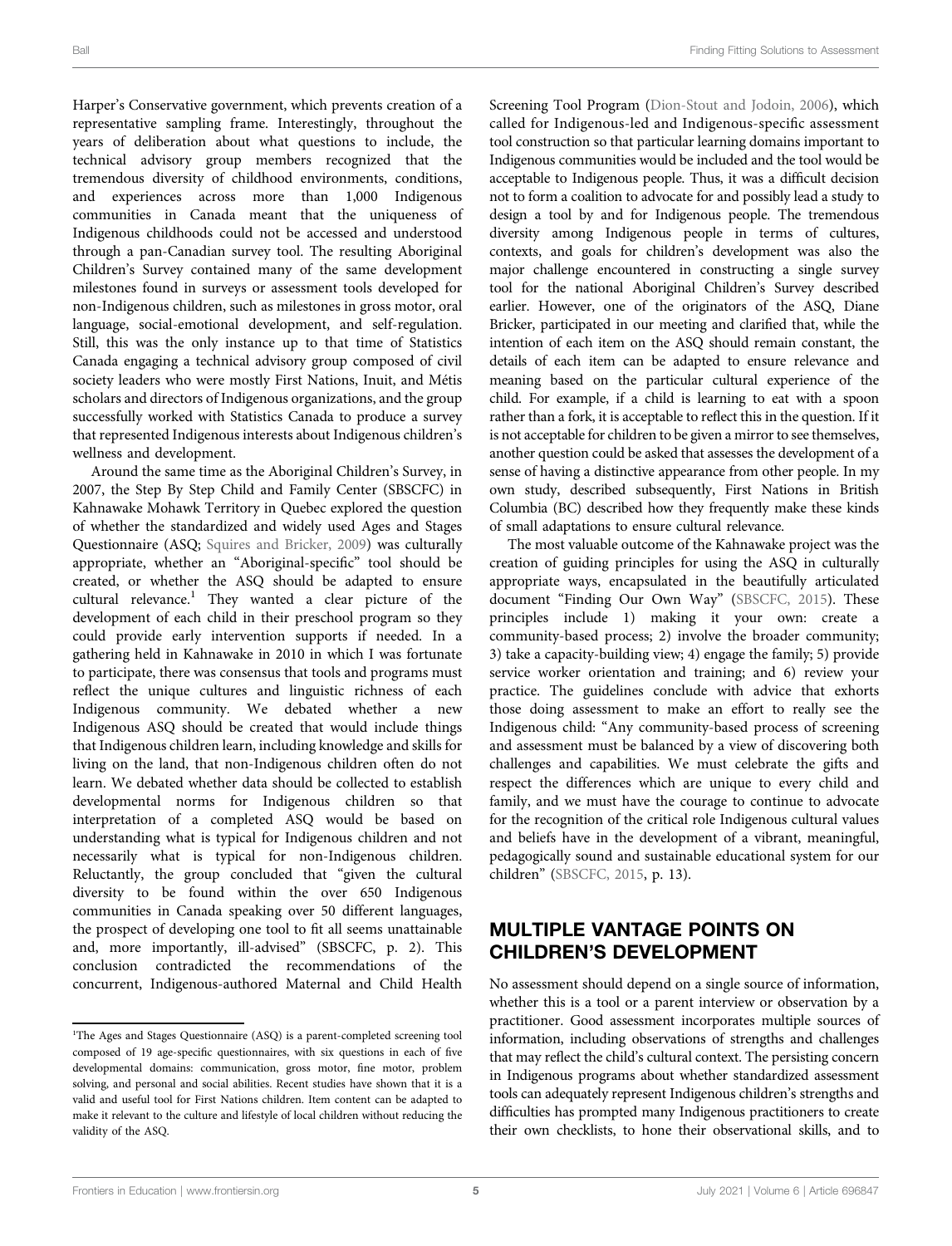strengthen their capacities to bring educators, caregivers, and specialists together to share impressions of a child's development. The main goal is to tap into observations of the child from different points of view and across a range of activities and settings where the child will naturally be called upon to display different kinds of capacities across sensory, cognitive, language, social, emotional, spiritual, wellness, fine motor, and gross motor domains. The mystique surrounding standardized assessment of young children is wearing off, and the concept of triangulated or multiple sources of observations and insights is gaining acceptance.

The need for multiple viewpoints on a child's development and for an approach that considers a child's development within the context of what is expected and typical for children within their particular community was emphasized in a study of speechlanguage pathologists' experiences [\(Ball and Lewis, 2011\)](#page-8-26). Among 70 speech-language pathologists across Canada who had served Indigenous young children for at least two years, 49 reported in an online questionnaire that their standardized measurement tools did not yield valid or useful information and their best practices for early intervention were not helpful in their practice with Indigenous children. They overwhelmingly called for "an altogether different approach"—one that is responsive to local goals and conditions for young children's speech-language development and that actively involves parents and other caregivers as primary supports for children's early learning.

#### WHICH TOOLS?

The typical pathway from everyday observations of children to more structured processes goes from 1) a system for recording changes in a child's knowledge, skills, and interests, to 2) a more systematic process for monitoring changes, often through narrative approaches or checklists, to 3) use of a screening tool like the ASQ [\(Squires and](#page-8-24) [Bricker, 2009](#page-8-24)) or the Looksee checklist<sup>2</sup> [\(McMaster University, 2020\)](#page-8-27), to 4) referral for diagnostic assessment and 5) referral for service or a determination that no special intervention is needed. In all of these steps, it is essential to have conversations with the child, their primary caregivers, and others who have regular contact with the child, since they can be valuable sources of information and insight.

For all children, developmental monitoring, screening, and assessment can include a wide range of formal and informal, quantitative and qualitative approaches.<sup>3</sup> In Canada, some programs

use an existing observation system like the ASQ, and many create their own observation checklists. In Aboriginal Head Start programs in Canada (including approximately 406 in land-based or "on reserve" communities and 134 in urban and northern communities) there is no mandated assessment tool. Programs often combine direct observation with structured observation systems, most frequently the ASQ [\(Squires](#page-8-24) [and Bricker, 2009](#page-8-24)) or the Looksee [\(McMaster University, 2020\)](#page-8-27), the Child Observation Record [\(HighScope, 2021](#page-8-28)), or the Work Sampling System [\(Meisels et al., 2019\)](#page-8-19).

In a study I conducted in 2008, the ASQ was the tool preferred by 82 First Nations in BC who responded to an online survey [\(Ball,](#page-8-29) [2008](#page-8-29)) and it continues to be widely used. However, while ASQ is technically intended as a screening tool to identify children who may need early intervention services, First Nations in BC described using it as a "conversation starter" between early childhood educators and parents. Some First Nations also described using it as an information tool to raise parents' awareness of the wide range of things to notice about their child's growth and development. One parent commented: "I picked up the ASQ form in my parent communication folder at the early childhood center and went over it at home. My kids were playing on the floor, and I started just looking at what they were doing while I was reading the different items on the form, figuring out what they could and couldn't do, or what they were trying to do. The next week was like a course in child development! I was paying attention to so much more and seeing so much more about everything they were learning and how they were each different and the differences between their different ages." Very few First Nations described actually seeking a fully completed ASQ record that was scored and used as a screener.

People who spend a lot of time with a child are usually in the best position to observe the child's progress and to understand their interests, developing skills, and learning needs. Information gathered may include, for example, observations of the child's play; descriptions and observations of their art, music, social skills, and puzzle play; developmental checklists; and the child's performance on formal, standardized tests. Importantly, people close to the child are best able to put these observations into context with reference to the child's opportunities for experiences and practice, the child's culture, and the languages the child may be hearing and learning in their home. With some understanding of child development in context and seeing what other children in the same cultural and language community can do at different ages, parents and educators are often the first to notice when something about a child's development seems off track. It takes a team to raise a child, and all team members are a child's Most Valuable Players!

# NARRATIVE ACCOUNTS

Close observation and regular documentation of a child's interests, progress, sources of frustration, and stories the child tells is a good way to monitor a child's development. Conversations with primary caregivers encouraging them to share observations or stories of their child across a range of situations round out a view of the child's progress and needs. Sharing narrative accounts of a child's demonstrations of how and what they learn underpins the "learning stories" approach

<sup>&</sup>lt;sup>2</sup>The Looksee, formerly known as the Nipissing Developmental District Screener (<https://www.lookseechecklist.com/>) is completed by a parent or child care professional. It consists of 14 age-specific questionnaires up to age 6. It explores vision, hearing, speech, language, communication, gross motor, fine motor, cognitive, social/emotional development, and self-help. Each questionnaire includes a page of tips for primary caregivers to provide ageappropriate activities and play materials for their child.

<sup>&</sup>lt;sup>3</sup>A description and review of 25 tools used in early childhood is available on the University of Alberta Community-University Partnership website. [https://www.ualberta.ca/](https://www.ualberta.ca/community-university-partnership/resources/early-childhood-measurement-tool-reviews/assessment-tools.html) [community-university-partnership/resources/early-childhood-measurement-tool-reviews/](https://www.ualberta.ca/community-university-partnership/resources/early-childhood-measurement-tool-reviews/assessment-tools.html) [assessment-tools.html](https://www.ualberta.ca/community-university-partnership/resources/early-childhood-measurement-tool-reviews/assessment-tools.html). The Early Childhood Development Intercultural Partnerships program at the University of Victoria provides reports on the ASQ and guidance for educators about screening and assessment at [http://www.ecdip.org](http://www.ecdip.org/).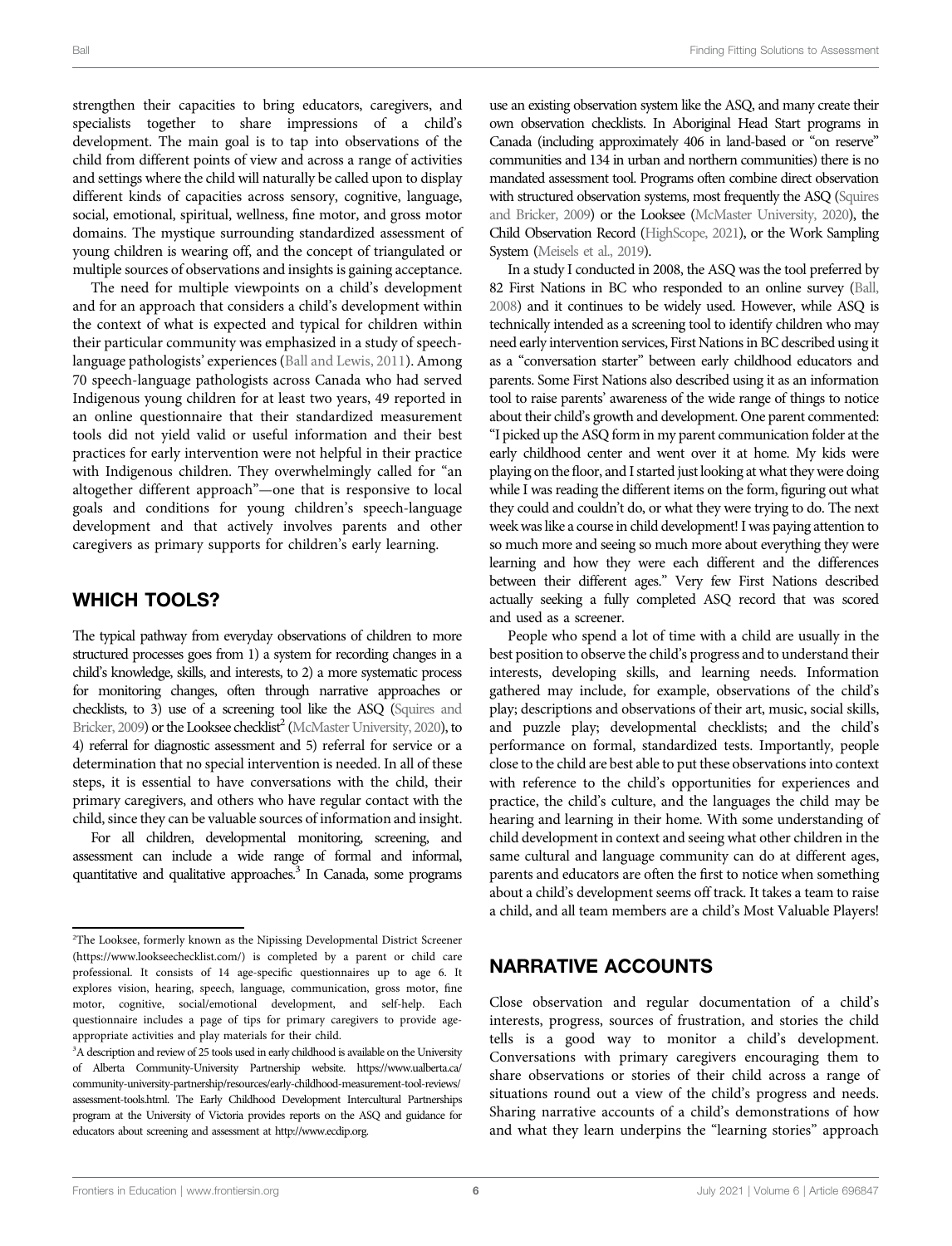that originated in Aotearoa/New Zealand and is increasingly used in early childhood programs around the world [\(Carr and Lee,](#page-8-30) [2012](#page-8-30)). Learning stories is an approach that uses observation, narrative, photos, drawings, and child-selected pieces to create a portfolio that conveys a child's learning and changes over time. This documentation encourages everyone—the child, parent(s), and educators—to "tell their story" about the child's experiences. For example, soon after a child starts a program, the educator observes the child and writes a story about the child's first days. This is sent to the primary caregivers, setting the tone for their relationship with family members as conversational, open, curious, and collaborative. Educators are encouraged to consider how the learning stories recognize and show the child taking an interest, being involved, persisting with difficulty, communicating ideas, and taking responsibility. The practice of pedagogical documentation, which originated with the Reggio Emilia approach to children's programs (see [Stacey, 2015\)](#page-8-31) has a similar intention and process to learning stories. Work sampling is also similar, though more structured and focused on certain kinds of developing skills. This and other structured but non-numerical assessment systems typically incorporate the concept of domains of development, which can have the risk of fragmenting understandings of a child while potentially failing to notice skills a child is working on that are not "on the list." Qualitative (or non-numerical) approaches are not innocent of preconceived, typically dominant cultural values. Using multiple approaches to assessment helps to ensure that a child's holistic development is seen and understood.

### INDIGENOUS PARENTS' PERCEPTIONS OF ASSESSMENT

Studies have shown that most young Indigenous parents are receptive to the use of mainstream assessment tools. They want to know: Is my child developing well? What can I do to help my child stay on track? Does my child need any special supports? If their child needs extra support, many parents want to know what they can do and where to go for services if needed. This was the conclusion of an "Indigenous Child" study I conducted with four First Nations communities in BC from 2003 to 2008 [\(Ball and](#page-8-32) [Janyst, 2008](#page-8-32)). Two communities were land based (on reserve) and two were located in small urban centers. Parents, early childhood educators, community leaders, and Elders were asked to explore the goals, tools, and processes of a collection of developmental screening and assessment approaches and tools. In all four communities, most parents of young children leaned in favor of standardized assessment "when it is done in a good way." Early childhood educators in all four communities also favored formal assessment tools. Elders in all the communities were less favorable towards standardized assessment. Many expressed the view that "our children are gifts on loan to us from the Creator. They all have gifts and should never be seen as deficient." Many Elders commented that assessment was part of a problematic idea that all children should be the same, and that "book smarts" are the most valued asset in mainstream assessment. One Elder commented: "A child doesn't have to

be a brainiac to develop their gifts and be successful in life. I bet he could be a good cook or she could be good with animals and we all need people who can do that." Another Elder commented: "They don't ask whether children know their Indigenous language or what children know about how to behave in different social settings or in ceremony. Schools aren't interested in children learning their culture so they don't assess that."

Most study participants commented that the concerns they had with assessment were not about the tools per se; rather, they were concerned about the ways that tools are used. Participants recounted instances of screening or assessment being done in their child's program in ways that were, in my view, unethical and culturally disrespectful. Stories recalled assessment being done without parents' knowledge or informed consent and assessment results being provided to early childhood educators or other professionals but not to parents, with little or no explanation to the child about what was being done and why. One land-based community retrieved a local newspaper article in which results of an assessment done with children in their early childhood program were reported publicly, with a negative comparison to children in the nearby, mostly non-Indigenous community. A parent asserted: "If something like that is going to be done with my child, I want to know about it!" Another said, "If a total stranger is going to take my child into a room and close the door, I need to be there to explain to my child what is happening." In sum, the findings showed receptivity to assessment, especially on the parts of a young generation of parents, as well as concerns—not about the tools but about the process [\(Ball and Janyst, 2008;](#page-8-32) [Ball and Lemare, 2011\)](#page-8-10).

Bad practice does not necessarily reflect on the utility or validity of the tool itself, but rather on the person who is using it, and how and why they are using it. A good (or adequate) tool in the hands of a poor craftsperson will not produce a useful outcome. Heavy-handed use of mainstream tools by insensitive, unfamiliar practitioners has too often resulted in alienating Indigenous parents, frightening children, and decontextualized interpretations of a child's performance on assessment tasks. Poor practice has produced overdiagnosis of developmental delay, deficits, and disorders, with implications for stigma, inappropriate interventions, exclusion, and, at worst, child apprehension. The importance of contextualized and triangulated interpretation of assessment observations has been discussed previously. The importance of culturally safe and ethical practice will be discussed next.

# ETHICAL PRACTICE AND CULTURAL **SAFETY**

Good process and adaptations of an assessment tool to ensure local relevance and meaning are always possible. Before choosing what types of information-gathering techniques to use, we must ask: 1) What do we want to know about this child? 2) Why do we want to know this? 3) What kinds of information do we need to gather? 4) How will we gather the necessary information? 5) What will we do with this information once we gather it? Thus, the first steps are to know the goal of assessment, consider the wide range of possible approaches, engage in respectful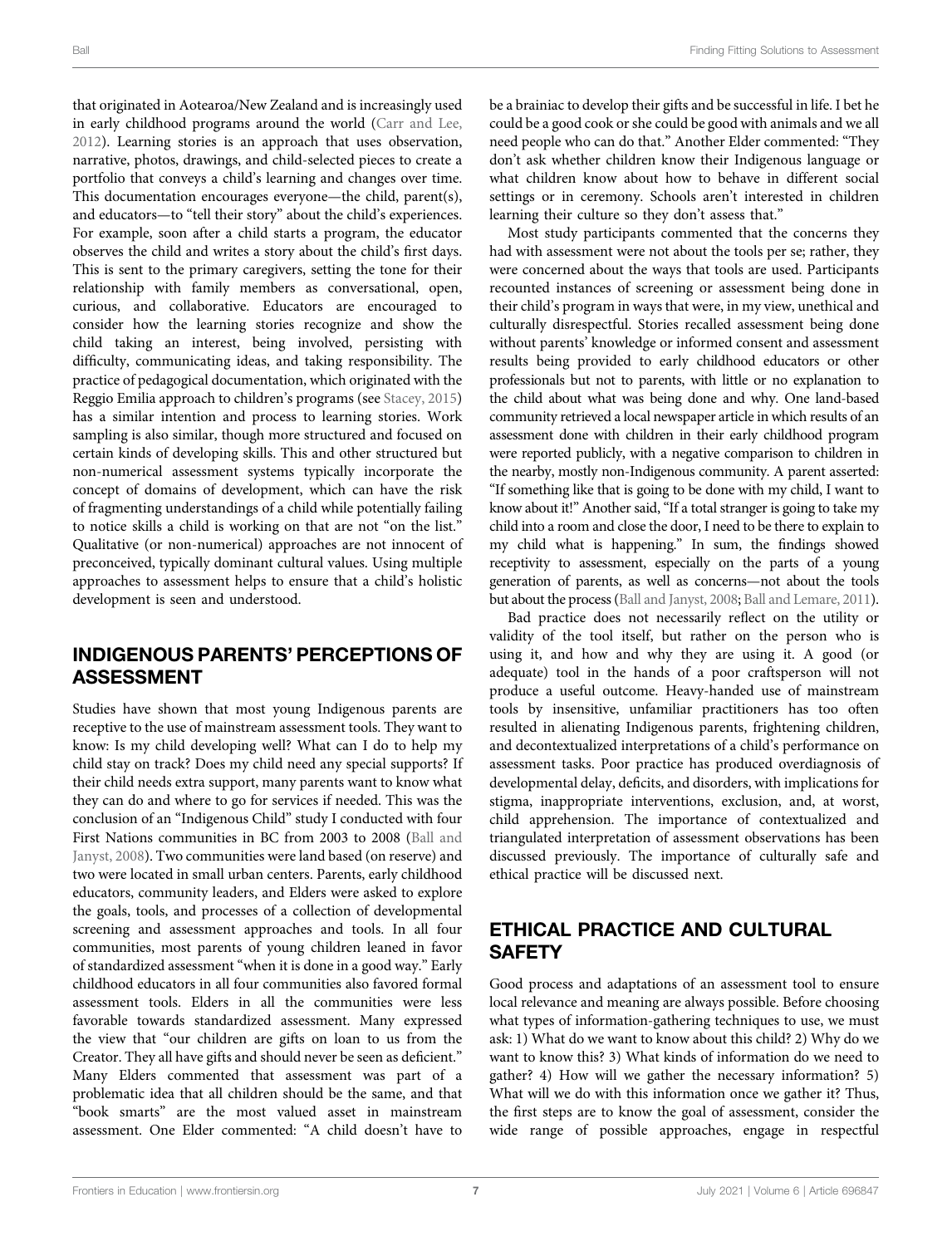conversations with primary caregivers, children, and early childhood practitioners before deciding how to proceed, and ensure there is a positive purpose. Informed consent and respectful, relational practice that yields experiences of cultural safety for children and parents are key. It is crucial to have conversations with parents and early childhood practitioners to share initial interpretations of the assessment and ask whether the interpretation concurs with their observations. These conversations can generate responses from primary caregivers or others close to the child about how to understand the results of assessment from a cultural lens and within the context of the child's experiences, exposures to language(s), overall health, family life, and other important determinants of children's wellness. Assessment that indicates a concern must be followed up with referrals to specialized services and navigation support to facilitate a secure and positive connection between children and their caregivers and specialized service practitioners. When children are going to languish on a waitlist for specialized services for months or even years, assessment must be done in conjunction with a commitment to make it matter by providing interim supports to children and families through local child and family programs that can be provided without delay. Assessment can harm if it is done without meaningful follow-through. Professionals cannot claim to be naïve about the general deficit of services and supports to children, especially those living in poverty. Assessment that leaves only a trail of diagnostic labels, stigma, learned helplessness, and a number on an interminable waitlist is unethical.

Being both curious and cautious about standardized systems and external demands for monitoring, screening, and assessment is prudent. When done in a good way, with respect for parent and child rights, awareness of local contexts, and a collaborative, relational approach, these processes can promote engagement with children and their family members, deepen our understanding of each child's unique gifts, and point to ways to best nurture them.

## CONCLUDING COMMENT

I have had the privilege of working with Indigenous communities in Canada and in countries in South and Southeast Asia. Without romanticizing childhoods in unacceptably poor and often violent environments, it is remarkable what neurotypical preschool-aged children are able to do—caring for children even younger than themselves, assisting farming parents by planting seedlings in exactly spaced rows, carefully selecting beans with just the right degree of ripeness, sorting and packing fruit into bags, and knowing how to spot a dangerous snake and what to do if one comes close. Many children can manage a complicated tiffin set to feed themselves lunch and have often been toilet trained since they were 1-year-olds. Yet these same children would likely score low on an assessment of "emergent literacy" or "emergent numeracy." Typically exposed to two languages—at least one at home and another in the village—they would likely be seen as delayed on a standard test of verbal fluency, but when they are adolescents, they will likely have multilingual skills that put them far ahead of monocultural children in metalinguistic awareness and proficiency. They would likely be assessed as having the self-

regulation needed to sit quietly in a desk or take their turn at a water fountain at school. But in an urban kindergarten in a middleor high-income country, they would be scored low on the Early Development Inventory by a typical teacher and would be assessed as not school ready even when they are 7 or 8 years old. Yet they are already contributing to family income generation, have exceptional self-care skills, know how to be proactive to protect themselves from monsoon rain and mosquitoes, and have more emotional self-regulation and social skills than many Canadian 10-year-olds. What we assess is what we value. What we value depends on our goals for children's development and the context we are in that supports achievement of those goals for those who hold a sufficiently privileged position in our society to access those supports. Poor children and children in remote and isolated communities, including many Indigenous children, rarely hold that privileged position. And their communities likely provide support for developing other kinds of knowledge and skills, using ways of sensing and knowing that diverge from, or may be in addition to, those of non-Indigenous children in urban settings.

There is widespread agreement that it is useful to assess a child's physical growth, health, motor development, sensory capacity, speech and language development, and emergent self-regulation and self-care skills. These markers seem to be universally relevant and meaningful. Beyond this, we are assessing children against a normatively constructed set of indicators of what it takes to succeed in the world we want children to function in and contribute to, and this is inextricably tied to the dominant culture's values and goals. As children develop, we assess them to see if they are really going to be "our future." In Canada, this means: Will they finish formal education? Will they fit into a neoliberal world as contributors to a capitalist economy as workers, consumers, and commodities? Not all Indigenous families and communities share these aspirations for their children. As a result, for many, their children may be identified as "at risk" of early school failure. Yet they may be "at promise" to contribute to the particular cultural and social community whose future they can help to secure and to a decolonized world where heterogeneity is truly valued. We need to show that we value diversity, not only in our rhetoric, but in our everyday practices, including how we assess children's learning and development.

## AUTHOR CONTRIBUTIONS

The author confirms being the sole contributor of this work and has approved it for publication.

#### ACKNOWLEDGMENTS

The author is immensely grateful to all the Indigenous communities, knowledge keepers, children, and parents who shared their lived experiences, needs, goals, and wisdom with me over 3 decades. I lift up my hands especially to my Anishinaabe sister Sharla Peltier, who provided wise and reliable accompaniment on my learning journey.